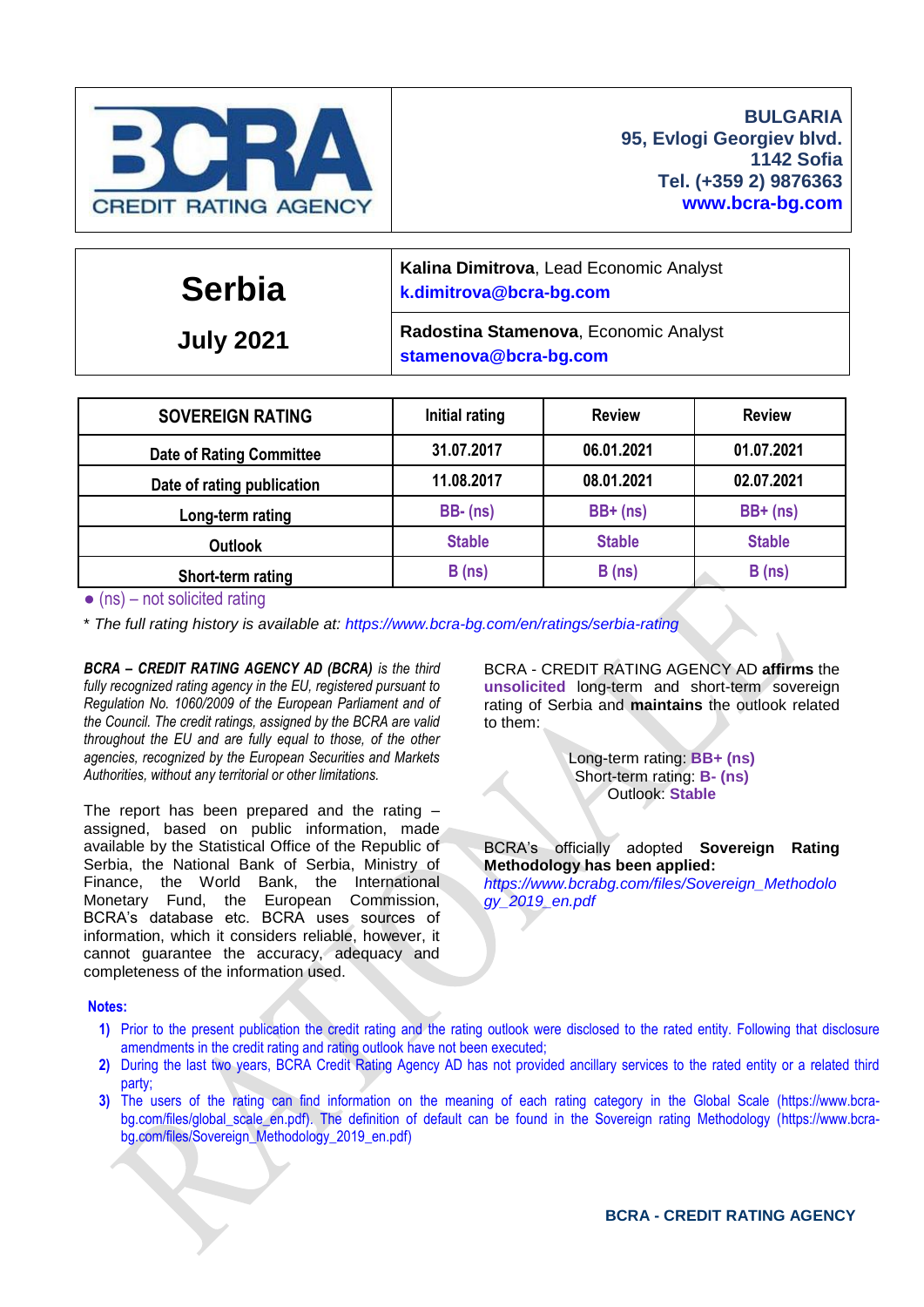

**Review report:**

The EU accession is a main strategic goal for Serbia, as the country has opened 18 out of 35 negotiation chapters so far, of which two chapters have been provisionally closed. This process has been at a standstill over the last year, including as it regards the normalisation of the dialogue between Serbia and Kosovo - a prerequisite for the smooth path of the accession process of Serbia*.*  Meanwhile, a revised methodology to the negotiations was agreed to apply. Regarding structural issues, the IMF approved to Serbia a new Policy Coordination Instrument of an advisory nature in June 2021. The new 30-month cooperation programme builds on the previous one and is aimed at supporting Serbia's faster economic recovery from the effects of the pandemic, preservation of macroeconomic and financial stability, implementing an ambitious plan of structural reforms to encourage economic growth.

Parliamentary election from June 2020 was boycotted by the main opposition parties on the grounds that government control over the media precluded a free and fair election. The landslide of the ruling Serbian Progressive Party resulted in an absolute parliamentary majority and concreting its leading position. Continuity has been observed regarding the policy measures in response to the COVID-19 outbreak, which have been numerous and various.

The very tight restrictions imposed during the second and the third waves of infection (November 2020 – March 2021) have been gradually lifting from the beginning of April 2021. A remarkable advance in initiating the vaccination campaign in Serbia backed by a wide range of immunisation preparations was achieved. At a later stage, financial stimuli were offered to those people who have been hesitating to become vaccinated.



**Figure 1: Contributions to GDP growth: 2016 – Q1 2021**

#### **tel.: (+359-2) 987 6363 www.bcra-bg.com**

The Serbian **economy** contracted by a relatively mild rate of 1% in 2020 - one of the smallest in Europe, and the recovery is already gaining strength, despite the new pandemic waves. In Q1 2021, real GDP rose by 1.7% against the same prior-year period, driven by the positive contribution of net exports and strong investment activity. The final consumption of households decreased by 1.9% YoY, still being affected by lockdown restrictions. Concurrently, investment activity revived for the first time since the pandemic outbreak. Supported by large public capital spending and reduced uncertainty in doing business, gross fixed capital formation annually expanded by 10% but inventories dragged down the GDP growth. Serbian exports also recovered, increasing by 7.9% in real terms, while imports of goods and services fell by 1.4% YoY, thus, net exports provided the strongest push to GDP growth.

**Figure 2: Contributions to GVA growth: 2016 – Q1 2021**



Observed from the **production side**, gross value added (GVA) picked up by 2.4% in the first quarter of 2021 (-0.9% in 2020). The expansion was led by construction and industrial activity, which expanded by 19.5% and 3.5%, respectively. Despite the containment measures brought about by the new wave of the pandemic, the services sector also recorded a positive contribution to overall GVA growth in the first months of 2021 due to developments in trade, ICT, and financial services.

After a much milder than expected contraction in 2020, the Serbian economy is projected to rebound strongly by 5.3% in 2021, according to the  $EC<sup>1</sup>$ . The recovery will receive backing from continued monetary easing and targeted fiscal support, however, downside risks associated with the pandemic evolution are still present.

<u>.</u>

*Source: SORS*

<sup>&</sup>lt;sup>1</sup> European Commission, Spring 2021 Economic Forecast.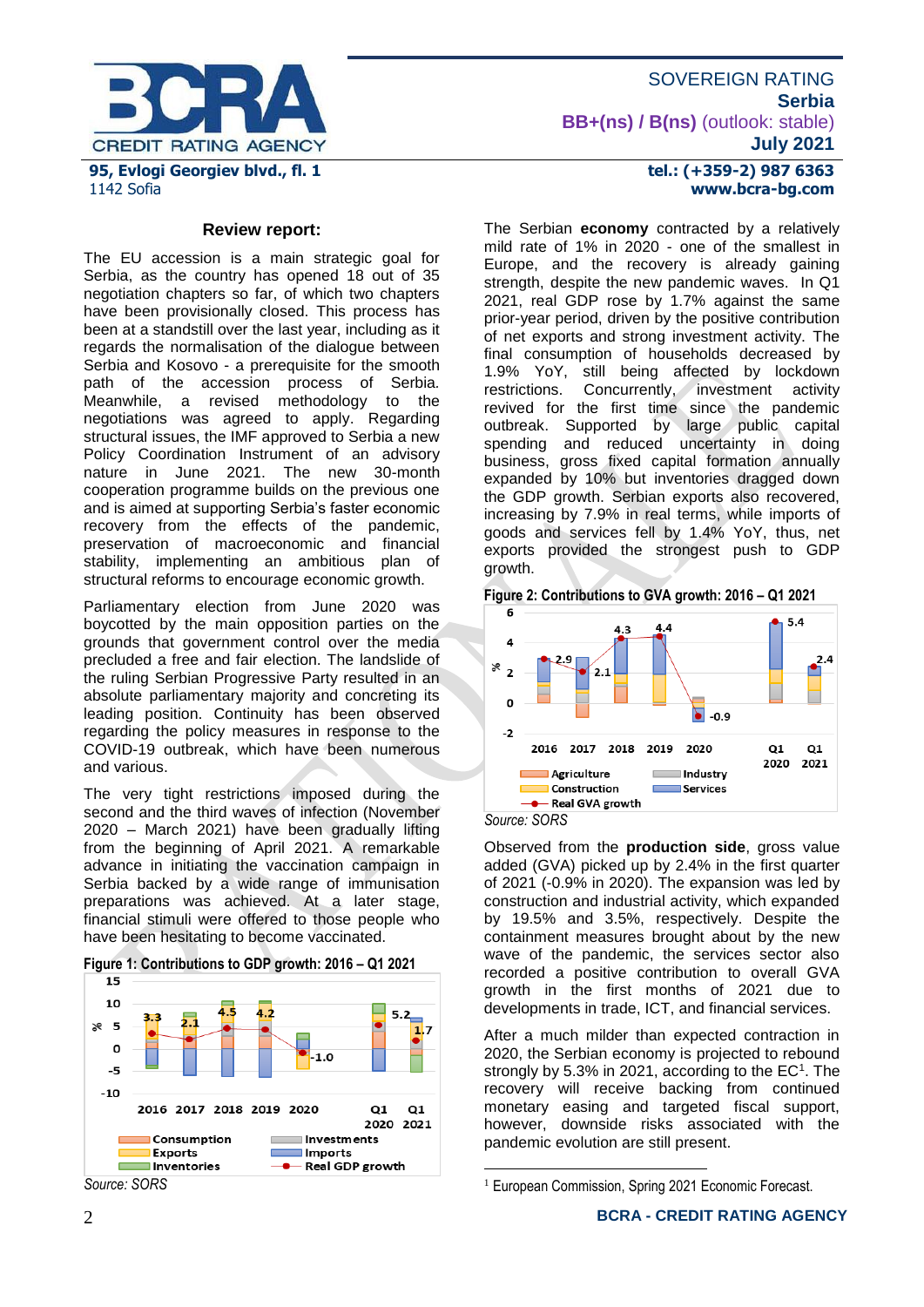

1142 Sofia



*Source: NBS*

Serbia's **current account** deficit decreased from 6.9% of GDP in 2019 to 4.3% of GDP in 2020. The improvement mainly reflected the large reduction of the primary income deficit, which fell by 43.4% YoY due to lower profits earned by foreign companies during 2020. The balance improvement continued in Q1 2021 as the current account even recorded a surplus of EUR 138, compared to a deficit of EUR 980 mln in the same prior-year period. Growth of goods exports recovered at a two-digit rate and imports stagnated, thus, the trade deficit declined by 40.2% YoY in January-March 2021, providing the most substantial impact on improving the current account. In addition, the primary income deficit fell by 39.5%, while surpluses on services and secondary income rose by 70.1% and 12.7%, respectively.

Over the past five years, negative current account balances have been more than fully financed from steady inflows of **foreign direct investment,** which remained very resilient in 2020 at 6.2% of GDP despite the unfavourable global investment sentiments related to the pandemic. In Q1 2021, net FDI inflow continued, annually increasing by 5.6%.





As of end-March 2021, gross external debt stood at EUR 32 341 mln (68.8% of GDP), compared to EUR 28 655 mln (61.2% of GDP) a year ago. The increase was mainly prompted by the public debt, which reached EUR 16 290 (50.4% of total) but the indebtedness of enterprises and banks also increased. Concurrently, the relative share of shortterm debt by remaining maturity decreased to 16.5%.

The resilience to external shocks is secured by an adequate **international reserve** position**.** Eurobond issuances enabled the increase in reserves, which reached EUR 14 276 mln as of end-March 2021 covering 6.6 months' worth of the country's imports or 267.6% of short-term external debt.





*Source: SORS*

After moving around the lower bound of the inflation target band  $(3\% \pm 1.5 \text{ p.p.})$  in the first quarter, annual CPI inflation reached 3.6% in May 2021. Inflation is accelerating mostly driven by the rebound of oil prices from their record-low level in 2020 but is expected to remain below 3% in 2021 and 2022.

In parallel, the **dinar** has remained broadly stable against the euro, as the NBS has continued to intervene in the foreign exchange market to smooth the excessive short-term volatility during the crisis period.

The pandemic-induced crisis affected in a limited way the **labour market** outcome in 2020 as the pace of improving market conditions slowed down. The unemployment rate decreased to 9.7% from 11.2% in 2019. The largest employment losses were reported in agriculture and tourism activities while construction had the biggest positive contribution to employment dynamics. During the lockdown in Q1 2021, the unemployment rate recorded 12.8%.

The anti-crisis economic packages of the Serbian government implemented broad-based income support measures counter to the restrictions imposed on economic activity. One-off fiscal

#### 3 **BCRA - CREDIT RATING AGENCY**

*Source: NBS*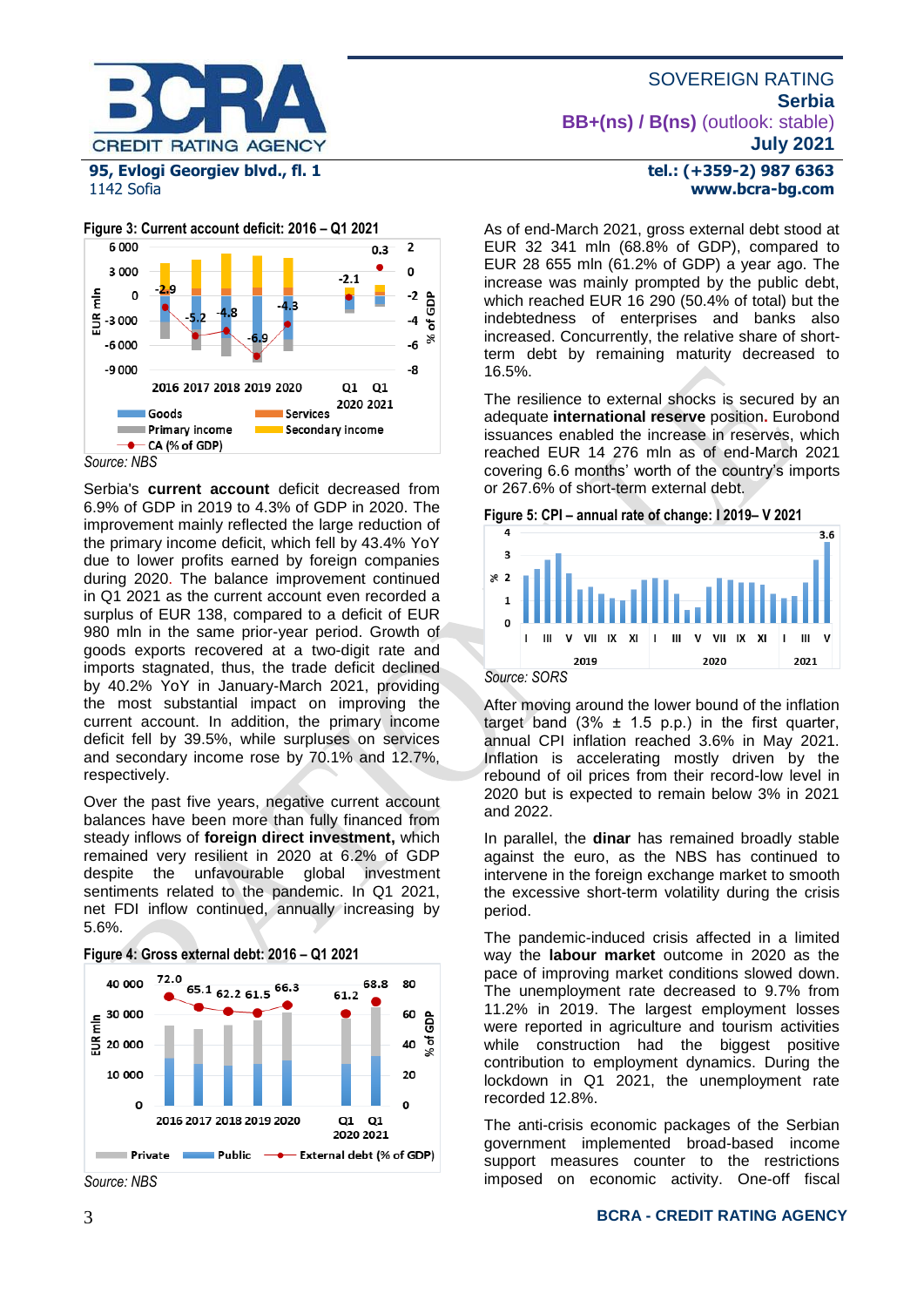

# 1142 Sofia

assistance for the most affected sectors healthcare, transport, tourism and art – have been provided as well as economy-wide wage subsidies for some months in 2020 and 2021, and a one-off payment of EUR 60 to all the unemployed in June 2021. Over 2020, net monthly **wage** saw new 7.7% growth in real terms (after their acceleration by 8.5% in 2019) with no sector recording a decline. The moderate wage rise persisted in the first quarter of 2021 standing at 7.5%.

**GDP per capita** in Serbia (EUR 6 710 in 2020, EUR 6 620 in 2019) is, however, much lower than the EU-average (EUR 29 730; EUR 32 080 in 2019) and below the measure in neighbouring states like Bulgaria, Romania, and Croatia, which hold the last places among the EU-members.

Prudent **fiscal stance** since 2015 has created ample space to cushion the economic and social effects of the COVID-19 shock. Faced with crisis, the government deployed a prompt response – a large package of support measures in a total amount of about 12% of GDP, which included higher healthcare spending, wage subsidies, deferred tax payments, cash transfers, one-off payments, and state guarantee schemes.





*Source: Ministry of Finance*

The support expenditures, combined with revenue shortfalls, led to a large deterioration of fiscal result. In 2020, total budget revenues decreased by 0.8% YoY, in which collections from taxes only marginally increased by 0.1%, while non-tax revenues went down by 6.1%. Concurrently, public expenditures rose by 18.1%, mainly driven by higher current spending for subsidies, wages, and purchases of goods and services, but public investment recorded a large increase as well (+10.4% YoY). As a result, the general government budget deficit escalated to EUR 3 766 mln (8.1% of GDP) at the end of 2020, which represented a major slippage compared to

## **tel.: (+359-2) 987 6363 www.bcra-bg.com**

the deficit of EUR 94 mln (0.2% of GDP) recorded in 2019.

The 2021 budget bill adopted in December 2020 projected a deficit equivalent to about 3% of GDP but the new waves of the pandemic necessitated greater budgetary support than previously planned, thus a supplementary budget was adopted in April 2021, raising the projected deficit to 7% of GDP. The new fiscal package, amounting to about 4% of GDP, will support the economy in the continued fight against the pandemic by wage subsidies, universal cash transfers, one-off payments to pensioners and unemployed, specific support for the most affected sectors. Also, a large increase in public investment is planned as well as an extension of schemes for state-guaranteed bank loans to SMEs. In line with the expected recovery of economic activity and the expiry of one-off support measures, the medium-term fiscal plan envisages a gradual deficit reduction to 1% of GDP by 2024.





*Source: Ministry of Finance*

Thanks to fiscal discipline and cautious debt management, Serbia's **government debt**-to-GDP ratio has followed a firm downward path, falling to 53% in 2019, but the large financing needs caused by the pandemic reversed the trend, pushing the general government debt to 58.2% of GDP at the end of 2020. The country has successfully tapped the foreign market, proving that it is enjoying the trust of international investors. In May 2020, the Serbian government raised EUR 2 bln from a seven-year Eurobond, and a ten-year Eurobond worth USD 1.2 bln was issued in November, which enabled early repayment of a significant portion of the more expensive Eurobond from 2011.

In the first quarter of 2021, the general government debt stock increased by EUR 1 464 mln to EUR 28 520 mln (60.7% of the last 4 quarters' GDP), in which central government debt amounted to EUR

#### 4 **BCRA - CREDIT RATING AGENCY**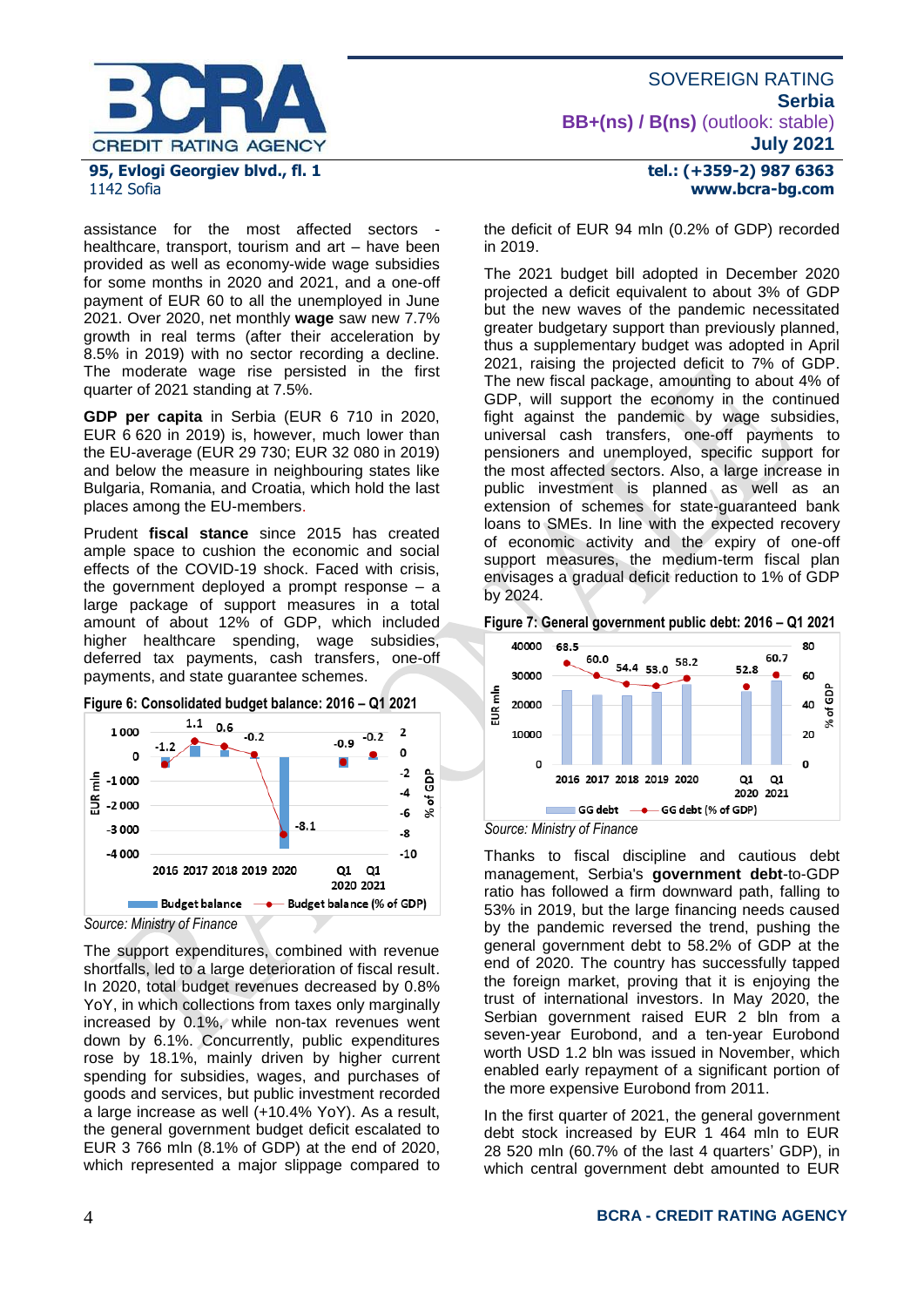

28 142, while the relative share of external debt slightly increased to 58.8%, from 57.1% as of end-2020. In February this year, Serbia issued a EUR 1 bln Eurobond with 12-year maturity - the longest period placed on foreign markets so far. Due to the great demand, the yield achieved fell to 1.92%

#### **Figure 8: Currency structure of Central government debt as of end-March 2021**



*Source: Ministry of Finance*

Despite the recent increase, government debt is expected to resume a clear downward trajectory next year, falling to 56% of GDP by the end of 2023<br>(according to the fiscal strategy), while (according to the fiscal strategy), while vulnerabilities are mitigated by improved **debt structure**. The interest rate risk remains relatively low, given the small share of the public debt contracted at variable rates (12.9%). Besides, the extension of the average maturity of outstanding debt, and lower borrowing costs have decreased the refinancing risk. However, the still high share of foreign currency-denominated debt (69.5% of total central government debt) represents a risk as it could inflate the public debt level in case of unfavourable exchange rate movements of the dinar.

The **monetary policy** has been accommodative and proved appropriate in mitigating the negative effects of the crisis and support economic recovery while inflationary pressures remained low. The NBS kept cutting the key policy rate – from 2.25% by the end of 2019 to 1.00% effective from December 10, 2020. Although the system is excessively liquid, the NBS has supplied additional liquidity (dinar and FX) to provide its smooth functioning and established a precautionary repo line agreement with the ECB for up to EUR 1 billion until end-March 2022.

The lowered price of dinar credit in line with the relaxed credit conditions and reliefs in repayment counter to the crisis gave impetus to lending. The credit growth of the non-financial sector, being robust in 2018-19, accelerated in both segments – households and companies during 2020, and continued in Q1 2021 (by 4.8% and 11.9%,

## **tel.: (+359-2) 987 6363 www.bcra-bg.com**

respectively as of March). The loans under the state Guarantee Scheme have largely contributed to that growth and that is why the scheme has been expanded and supplemented in 2021. The NPL ratio shrank to a record low of 3.7% in 2020 (4.1% in 2019), and following the outpacing growth of non-performing loans to total loans reached 3.9% in Q1 2021. It is expected to grow during the year but the maintenance of relatively high coverage by provisions (58.8%) mitigates the ensuing risk.

The banking system has stayed sound in securing financial stability and favourable financing conditions remaining liquid (LCR increased to 239.7% in Q1 2021) and well capitalised (CAR reaching 22.3%), being supported by the steady upward trend in domestic deposit. The profitability indicators - ROA and ROE - decelerated due to the narrowed income to 1.1.% and 6.5%, respectively as of end-2020 (from 1.7% and 9.8% in 2019) and returned upwards in early 2021.

### **Outlook:**

The **stable outlook** of the Sovereign Rating of Serbia reflects the opinion that risks are broadly balanced. The economic results surprised on the upside owing to the sizeable and prompt support package which prevented a deeper contraction in 2020, while the recovery is already on track. Amid large financing needs the government debt has picked up to about 60% of GDP but is expected to resume a downward trajectory in 2022. In addition, external vulnerabilities are mitigated by a secure level of foreign exchange reserves and resilient FDI inflows, while the banking system remains stable.

**Positive pressures** on the Sovereign Rating and the Outlook would be considered:

- Implementation of important structural reforms, raising economy's growth potential;
- Stronger than anticipated fiscal results;
- Sustained reduction in external imbalances.

**Negative pressures** on the Sovereign Rating and the Outlook may arise in case of:

- Continued fiscal loosening, leading to a rapid increase in public debt;
- Intensification in external imbalances and capital outflows related to a sudden shift in investors' sentiments;
- Diminishing foreign reserve buffer.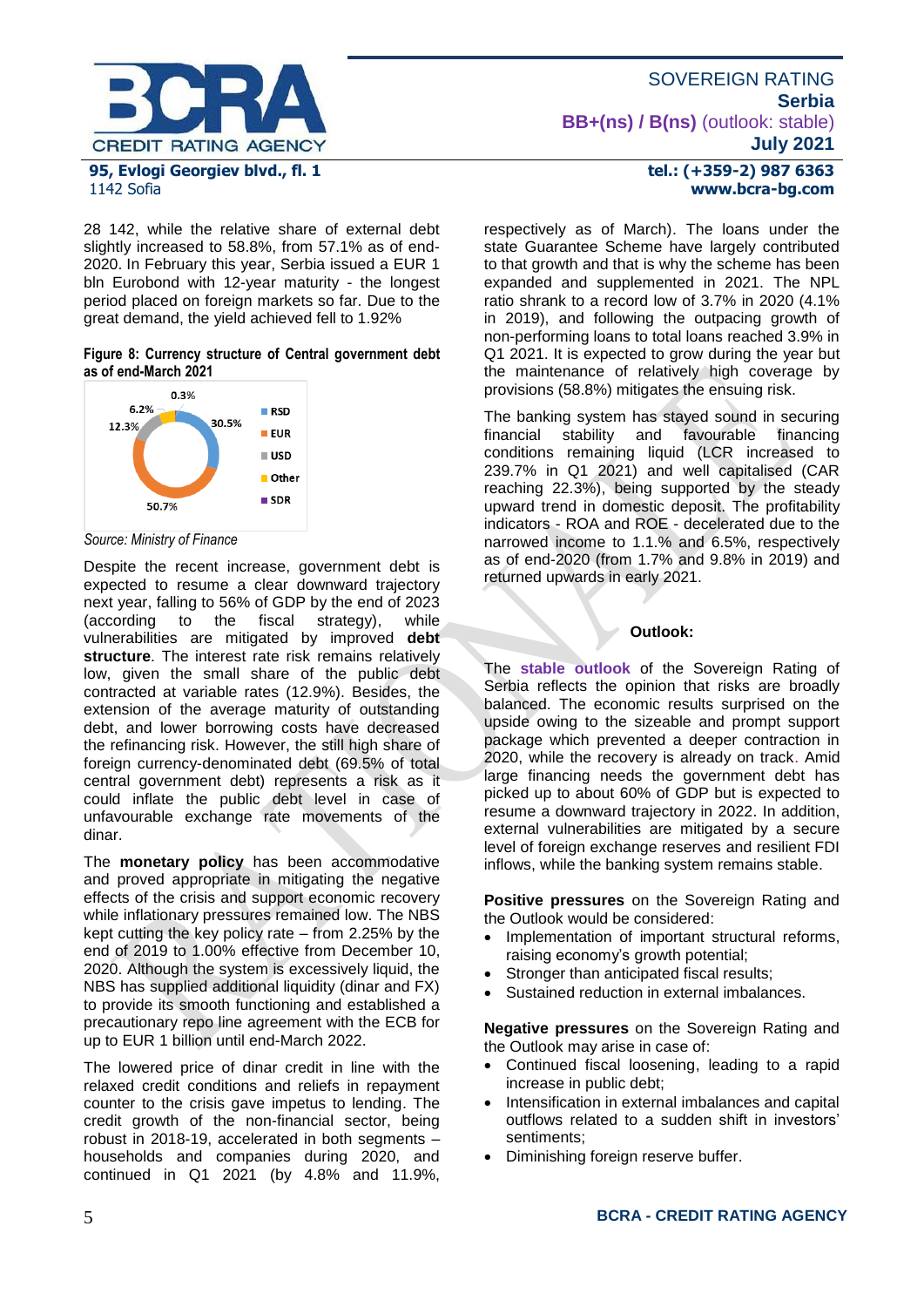

#### **tel.: (+359-2) 987 6363 www.bcra-bg.com**

### **Regulatory announcements**

#### **Rating initiative:**

#### **This rating is unsolicited**

| <b>Unsolicited sovereign rating</b>                       |     |  |  |  |
|-----------------------------------------------------------|-----|--|--|--|
| With Rated Entity or Related Third Party<br>Participation | NO. |  |  |  |
| With Access to Internal Documents                         | NO. |  |  |  |
| With Access to Management                                 | NΟ  |  |  |  |

The complete version of BCRA's policy on unsolicited credit/sovereign ratings can be downloaded through the following link:

[https://www.bcra-bg.com/files/policy\\_unsolicited\\_rating\\_en.pdf](https://www.bcra-bg.com/files/policy_unsolicited_rating_en.pdf)

#### **Clarifying Notes**

There may be some differences in the stated values and changes in the analysed indicators due to the conversion of those values in another currency (namely in EUR). The used exchange rate is the publically announced by the National Bank of Republic of Serbia as the average value for the corresponding period (i.e. yearly, quarterly and monthly). There may also be some differences stemming from using average values for the period rather than end-period values. The cited growth rates in the current report are based on changes in national currency, except for data recorded in EUR (i.e. Balance of payments, External debt, Net international investment position). The data on which the current report is based includes the public data available until end-June 2021, with some exceptions, for which data is released more frequently.

#### **Summary of the minutes of the Rating Committee:**

On July 1, 2021, the Rating Committee of BCRA – CREDIT RATING AGENCY (BCRA) had a session, on which the **Report regarding the confirmation of the unsolicited sovereign rating of Serbia** was discussed**.** The session was headed by Dr. Kiril Grigorov - chairmen of the Rating Committee.

The members of the **Rating Committee** reviewed numerous qualitative and quantitative risk factors included in the **Sovereign Rating Model** and analysed in the **Sovereign Rating Report** in accordance with our **Sovereign Rating Methodology.**

Key points discussed included: 1) domestic politics and international relations; 2) macroeconomic fundamentals and growth prospects; 3) external metrics and reserves adequacy; 4) fiscal policy; 5) public debt sustainability analysis, and 6) banking system developments.

**The sovereign ratings and the related outlook have been affirmed based on the above discussion.**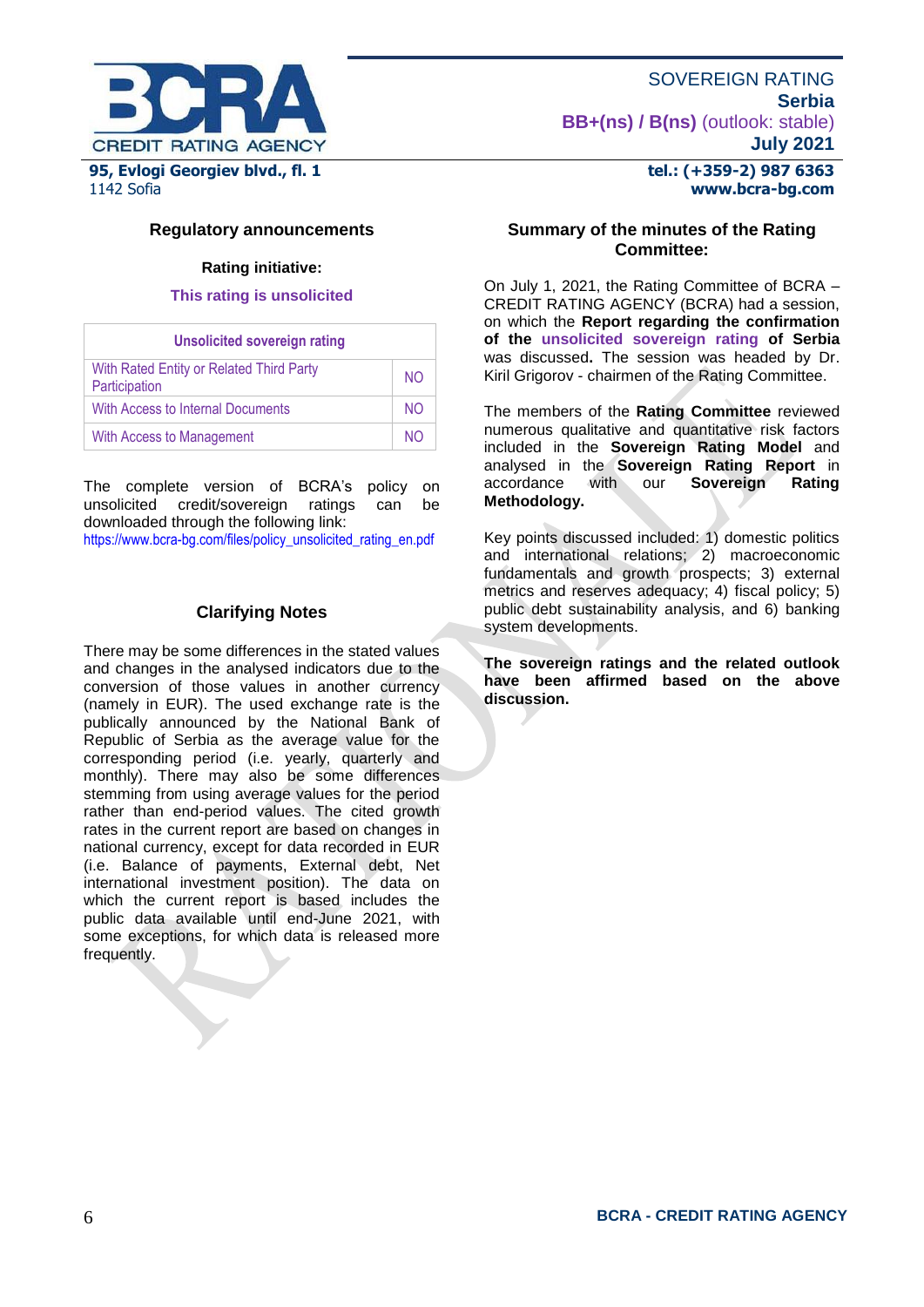

**95, Evlogi Georgiev blvd., fl. 1** 1142 Sofia

#### **tel.: (+359-2) 987 6363 www.bcra-bg.com**

## **Tables:**

| <b>Country</b>                       | <b>Development classification</b>                          |                        |          |         |         |          |          |
|--------------------------------------|------------------------------------------------------------|------------------------|----------|---------|---------|----------|----------|
| <b>Republic of Serbia</b>            | <b>Emerging and Developing Europe (IMF classification)</b> |                        |          |         |         |          |          |
|                                      |                                                            |                        |          |         |         |          |          |
| <b>MAIN MACROECONOMIC INDICATORS</b> |                                                            |                        |          |         |         |          |          |
|                                      | 2021<br>Q <sub>1</sub>                                     | 2020<br>Q <sub>1</sub> | 2020     | 2019    | 2018    | 2017     | 2016     |
| GDP, current prices (EUR mln)        | 11 603                                                     | 11 086                 | 46 4 68  | 45 970  | 42 892  | 39 235   | 36 779   |
| Final consumption                    | 9593                                                       | 9449                   | 39 836   | 39 019  | 36 875  | 34 138   | 31 905   |
| Gross fixed capital formation        | 2512                                                       | 2 2 9 4                | 9986     | 10 334  | 8596    | 6959     | 6 2 7 4  |
| Inventories                          | $-47$                                                      | 643                    | 782      | 1 2 0 7 | 1 1 2 1 | 721      | 375      |
| Net exports                          | $-455$                                                     | $-1300$                | $-4137$  | $-4589$ | $-3700$ | $-2584$  | $-1775$  |
| Exports of goods and services        | 6 2 2 7                                                    | 5 5 8 5                | 22 299   | 23 4 68 | 21 633  | 19803    | 17844    |
| Imports of goods and services        | 6683                                                       | 6885                   | 26 436   | 28 057  | 25 332  | 22 386   | 19619    |
| Real GDP growth (%)                  | 1.7                                                        | 5.2                    | $-1.0$   | 4.2     | 4.5     | 2.1      | 3.3      |
| Average net monthly wage (EUR)       | 504.2                                                      | 459.4                  | 510.9    | 466.0   | 419.8   | 394.7    | 374.4    |
| Unemployment rate <sup>1</sup> (%)   | 12.8                                                       | 10.5                   | 10       | 11      | 14      | 15       | 16       |
| GDP per capita <sup>2</sup> (EUR)    |                                                            |                        | 6710     | 6620    | 6 140   | 5 5 9 0  | 5 2 1 0  |
| CPI annual, period average (%)       | 1.4                                                        | 1.7                    | 1.5      | 1.9     | 2.0     | 3.2      | 1.1      |
| Average exchange rate RSD/EUR        | 117.58                                                     | 117.57                 | 117.58   | 117.85  | 118.27  | 121.34   | 123.12   |
| Average exchange rate RSD/USD        | 97.52                                                      | 106.61                 | 103.03   | 105.28  | 100.28  | 107.50   | 111.29   |
|                                      |                                                            | <b>EXTERNAL SECTOR</b> |          |         |         |          |          |
|                                      | 2021                                                       | 2020                   | 2020     | 2019    | 2018    | 2017     | 2016     |
| EUR mln                              | Q <sub>1</sub>                                             | Q <sub>1</sub>         |          |         |         |          |          |
| Current account, net                 | 138                                                        | $-980$                 | $-1981$  | $-3161$ | $-2076$ | $-2051$  | $-1075$  |
| Goods                                | $-954$                                                     | $-1595$                | $-5224$  | $-5623$ | $-5085$ | $-3997$  | $-3119$  |
| <b>Services</b>                      | 477                                                        | 281                    | 1075     | 1012    | 995     | 966      | 907      |
| Primary income                       | $-277$                                                     | $-457$                 | $-1404$  | $-2479$ | $-2182$ | $-2533$  | $-2022$  |
| Secondary income                     | 891                                                        | 791                    | 3572     | 3929    | 4 1 9 7 | 3514     | 3 1 5 9  |
| Net FDI                              | 842                                                        | 798                    | 2 9 0 2  | 3551    | 3 1 5 7 | 2418     | 1899     |
| Official foreign reserves            | 14 276                                                     | 13 115                 | 13 4 9 2 | 13 3 78 | 11 262  | 9 9 6 2  | 10 205   |
| Gross external debt                  | 32 341                                                     | 28 655                 | 30 813   | 28 254  | 26 662  | 25 5 26  | 26 4 94  |
| International investment position    | -42 466                                                    |                        | -42 349  | -40 478 | -37 555 | $-35579$ | $-34672$ |
| % of GDP3                            |                                                            |                        |          |         |         |          |          |
| Current account, net                 | 0.3                                                        | $-2.1$                 | $-4.3$   | $-6.9$  | $-4.8$  | $-5.2$   | $-2.9$   |
| Goods                                | $-2.0$                                                     | $-3.4$                 | $-11.2$  | $-12.2$ | $-11.9$ | $-10.2$  | $-8.5$   |
| Services                             | 1.0                                                        | 0.6                    | 2.3      | 2.2     | 2.3     | 2.5      | 2.5      |
| Primary income                       | $-0.6$                                                     | $-1.0$                 | $-3.0$   | $-5.4$  | $-5.1$  | $-6.5$   | $-5.5$   |
| Secondary income                     | 1.9                                                        | 1.7                    | 7.7      | 8.5     | 9.8     | 9.0      | 8.6      |
| Net FDI                              | 1.8                                                        | 1.7                    | 6.2      | 7.7     | 7.4     | 6.2      | 5.2      |
| Official foreign reserves            | 30.4                                                       | 28.0                   | 29.0     | 29.1    | 26.3    | 25.4     | 27.7     |
| Gross external debt                  | 68.8                                                       | 61.2                   | 66.3     | 61.5    | 62.2    | 65.1     | 72.0     |
| International investment position    | $-90.4$                                                    |                        | $-91.1$  | $-88.1$ | $-87.6$ | $-90.7$  | $-94.3$  |